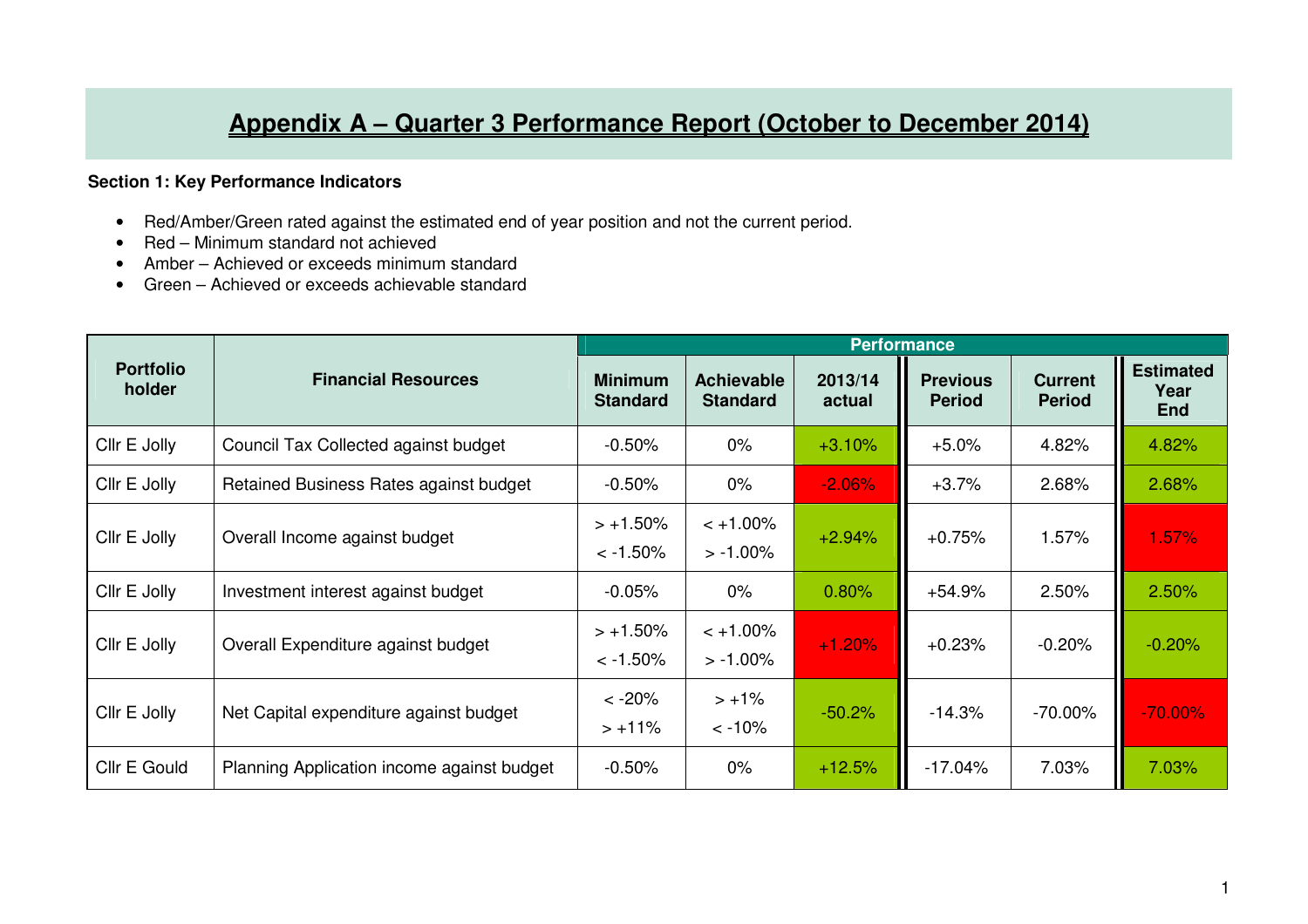|               |                                                | <b>Performance</b>                |                                      |                   |                                  |                                 |                                        |  |
|---------------|------------------------------------------------|-----------------------------------|--------------------------------------|-------------------|----------------------------------|---------------------------------|----------------------------------------|--|
|               | <b>Staffing Resources</b>                      | <b>Minimum</b><br><b>Standard</b> | <b>Achievable</b><br><b>Standard</b> | 2013/14<br>actual | <b>Previous</b><br><b>Period</b> | <b>Current</b><br><b>Period</b> | <b>Estimated</b><br>Year<br><b>End</b> |  |
| Cllr L Turner | <b>Retention Rate of Experienced Employees</b> | 95.5%                             | 97.5%                                | 98.9%             | 95.88%                           | 93.75%                          | 95.00%                                 |  |
| Cllr L Turner | <b>Voluntary Leavers Rate</b>                  | 9%                                | 6%                                   | 8.37%             | 1.40%                            | 0.76%                           | 2.3%                                   |  |
| Cllr L Turner | <b>Working Time Lost to Sickness</b>           | 4.5%                              | 3.9%                                 | 3.57%             | 2.96%                            | 4.39%                           | 6.00%                                  |  |
| Cllr L Turner | Spend on Training and Development              | £475                              | £600                                 | £644.13           | £131.95                          | £158.77                         | £556.23                                |  |

|                            |                                                                                  | <b>Performance</b>                |                                      |                   |                                  |                                 |                                        |  |
|----------------------------|----------------------------------------------------------------------------------|-----------------------------------|--------------------------------------|-------------------|----------------------------------|---------------------------------|----------------------------------------|--|
| <b>Portfolio</b><br>holder | <b>Customer and Service Excellence</b>                                           | <b>Minimum</b><br><b>Standard</b> | <b>Achievable</b><br><b>Standard</b> | 2013/14<br>actual | <b>Previous</b><br><b>Period</b> | <b>Current</b><br><b>Period</b> | <b>Estimated</b><br>Year<br><b>End</b> |  |
| <b>Cllr M Wassell</b>      | <b>Quality of Customer Contact</b>                                               | 92%                               | 94%                                  | 95.4%             | 92.92%                           | 94.14%                          | 94.00%                                 |  |
| <b>Cllr M Wassell</b>      | <b>Customer Contact Abandonment Rate</b>                                         | 13%                               | 8%                                   | 7.4%              | 21.00%                           | 18.60%                          | 13.50%                                 |  |
| Cllr E Jolly               | Formal Complaint Handling - % of complaints<br>escalated from Stage 1 to Stage 2 | 4%                                | 2%                                   | 0.92%             | 10.53%                           | 11.76%                          | 12.70%                                 |  |
| Cllr L Turner              | Satisfaction with Waste & Recycling service                                      | 87%                               | 90%                                  | 88.44%            | 90.30%                           | 90.30%*                         | 90.30%                                 |  |
| Cllr L Turner              | <b>Satisfaction with Street Cleanliness</b>                                      | 83%                               | 85%                                  | 84.5%             | 78.00%                           | 78.00%*                         | 78.00%                                 |  |
| Cllr L Turner              | Satisfaction with Grounds Maintenance                                            | 76%                               | 81%                                  | 80.00%            | 74.00%                           | 74.00%*                         | 74.00%                                 |  |
| Cllr L Turner              | <b>Satisfaction with Leisure Centres</b>                                         | 82.0%                             | 85.0%                                | 85.3%             | 85.30%                           | 85.40%                          | 86.00%                                 |  |

\* Figures relate to latest satisfaction survey results received in Quarter 2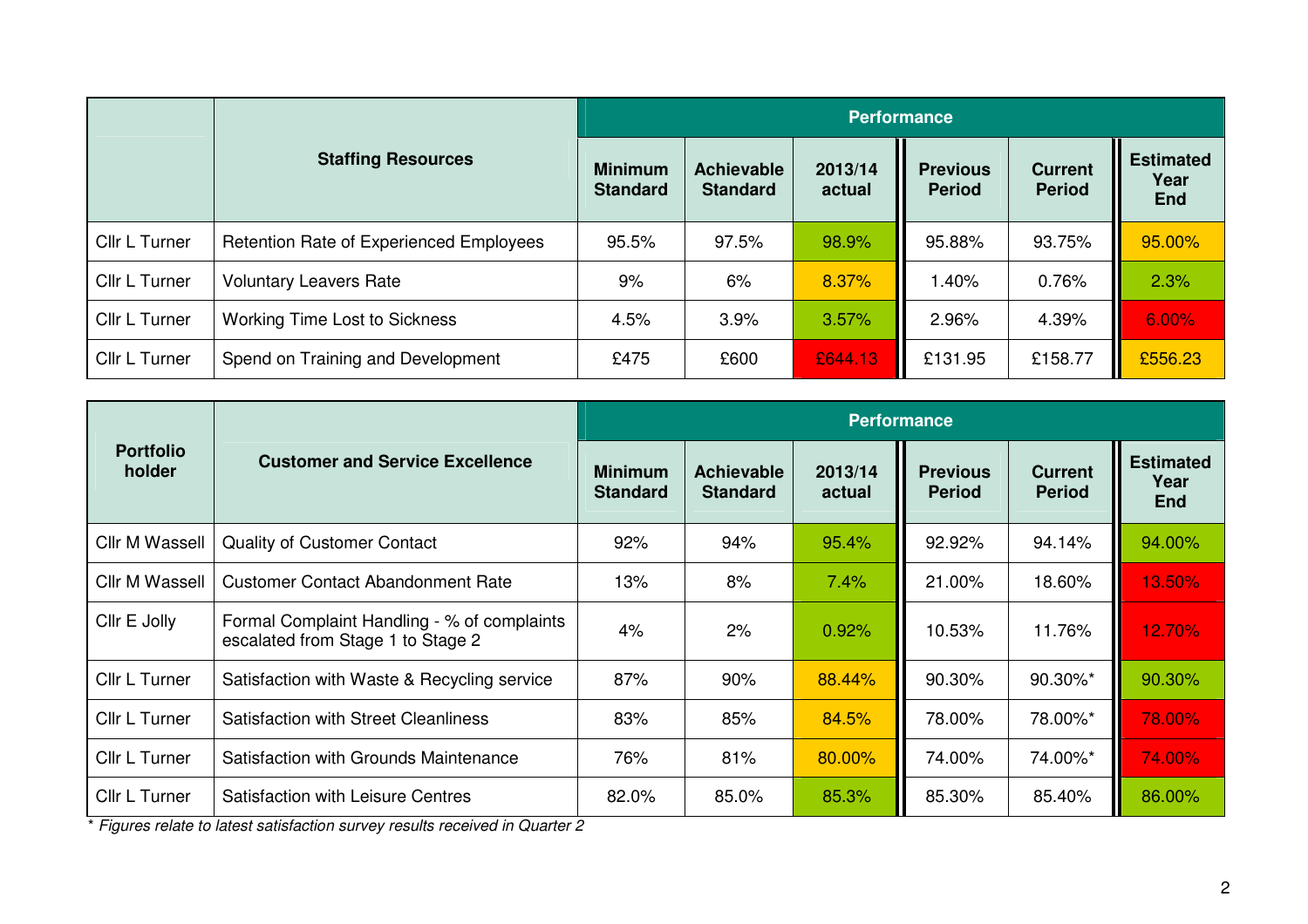|                                 |                                                                                                                                    | <b>Performance</b>                |                                      |                   |                                  |                                 |                                        |
|---------------------------------|------------------------------------------------------------------------------------------------------------------------------------|-----------------------------------|--------------------------------------|-------------------|----------------------------------|---------------------------------|----------------------------------------|
| <b>Portfolio</b><br>holder      | <b>Service Specific</b>                                                                                                            | <b>Minimum</b><br><b>Standard</b> | <b>Achievable</b><br><b>Standard</b> | 2013/14<br>actual | <b>Previous</b><br><b>Period</b> | <b>Current</b><br><b>Period</b> | <b>Estimated</b><br>Year<br><b>End</b> |
| Cllr L Turner                   | Waste Sent for Recycling and/or Composting                                                                                         | 37%                               | 41%                                  | 36%               | 40.69%                           | Known lagging<br>indicator      | 39.5%                                  |
| Cllr L Turner                   | Reliability of Refuse and Recycling Collection<br>Service                                                                          | 11                                | 10                                   | 13                | 18 No.                           | 15 No.                          | 14 No.                                 |
| Cllr L Turner                   | Anti-social Behaviour Cases Resolved                                                                                               | 12                                | 18                                   | 21                | 21 No.                           | 27 No.                          | 30 No.                                 |
| <b>Cllr M Wassell</b>           | Availability of Core ICT Systems                                                                                                   | 99.90%                            | 99.95%                               | 99.99%            | No data<br>provided              | No data<br>provided             | No data<br>provided                    |
| Cllr E Jolly                    | <b>Housing Benefit Error Rate</b>                                                                                                  | 0.48%                             | 0.35%                                | 0.21%             | 0.27%                            | 0.25%                           | 0.35%                                  |
| Cllr E Gould                    | Major Planning Applications Allowed on<br>Appeal                                                                                   | $<$ 20%                           | 10%                                  | 0.95%             | 0.95%                            | $0.00\%$                        | < 10%                                  |
| Cllr E Gould                    | Compliance with Planning Application<br><b>Statutory Timescales</b>                                                                | 84%                               | 86%                                  | 83%               | 94.00%                           | 97.00%                          | 84.00%                                 |
| Cllr E Gould                    | Prevention and Relieving of Homelessness<br>(No. of potentially homeless cases diverted<br>from homelessness per 1,000 households) | 6.0                               | 7.0                                  | 7.9               | 4.2 No.                          | 2.4 No.                         | 8.9 No.                                |
| Cllr Ian<br>Sherwood            | % of Food Businesses with a National Food<br>Hygiene Rating of 'Satisfactory' (3 stars) or<br>above                                | 87.00%                            | 95.00%                               | N/A               | 97.70%                           | 97.57%                          | 96.50%                                 |
| Cllr M Kiddle-<br><b>Morris</b> | <b>Commercial Property Portfolio Occupancy</b><br>Levels                                                                           | 90.0%                             | 93.0%                                | 94.0%             | 98.00%                           | 98.00%                          | 94.00%                                 |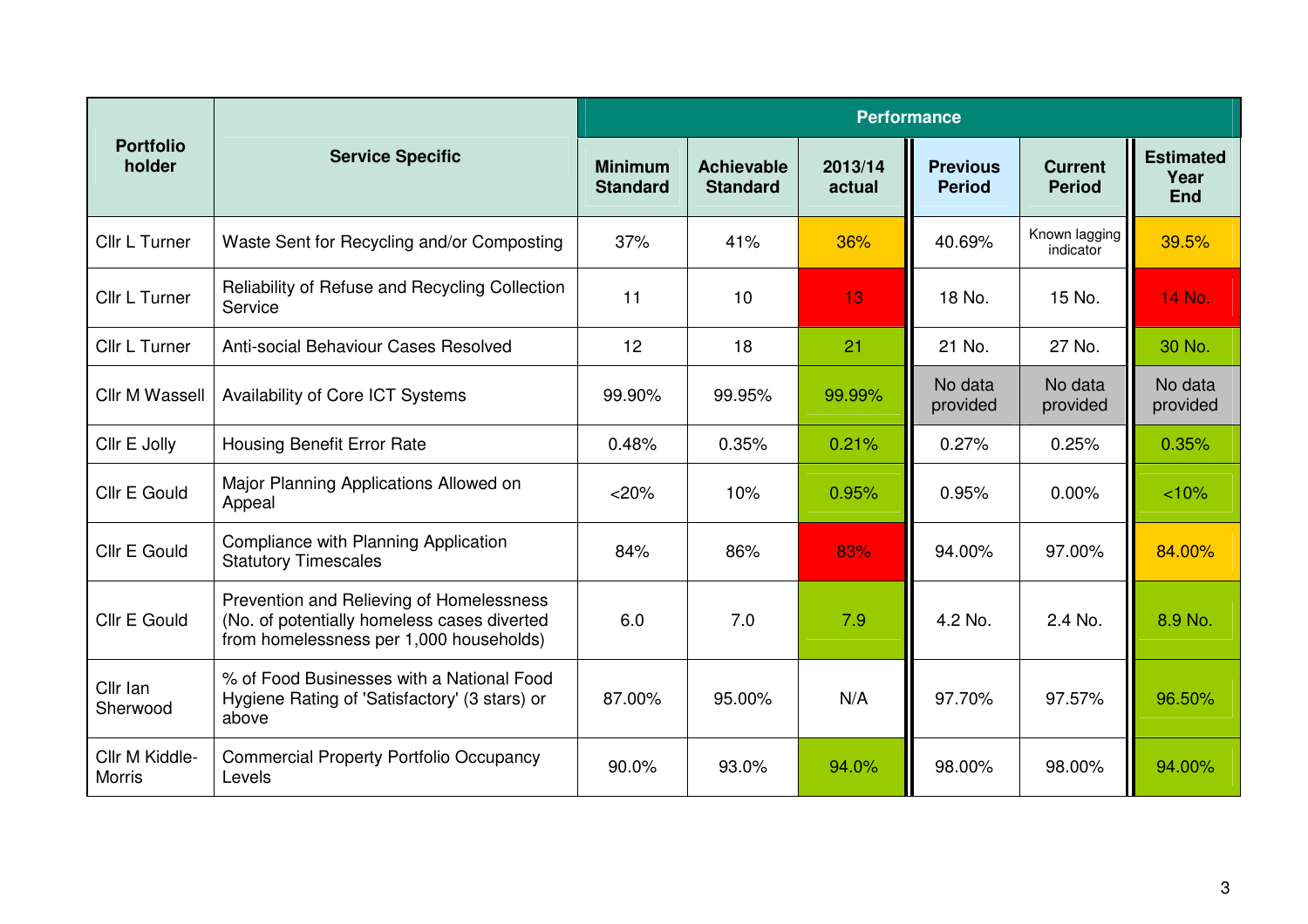## **Section 2: Corporate Projects**

- Red/Amber/Green rated.
- Red will not meet requirement
- Amber some concerns over ability to meet requirements Green project on track to deliver requirements
- 

| <b>Portfolio</b><br><b>Holder</b>  | <b>Project Title</b>                                            | <b>Objectives / Deliverables</b>                                                                                                                                                                                                                                                                                                                                                                                                                                                                                                                                                   | <b>Summary including remedial</b><br>actions required to ensure<br>project on track                                                                                                                                                                                                                  | <b>Risks</b><br>being<br>managed | <b>Project on</b><br><b>Track</b><br>(budget<br>and time) | <b>Project</b><br><b>Likely to</b><br>realise<br><b>benefits</b> |
|------------------------------------|-----------------------------------------------------------------|------------------------------------------------------------------------------------------------------------------------------------------------------------------------------------------------------------------------------------------------------------------------------------------------------------------------------------------------------------------------------------------------------------------------------------------------------------------------------------------------------------------------------------------------------------------------------------|------------------------------------------------------------------------------------------------------------------------------------------------------------------------------------------------------------------------------------------------------------------------------------------------------|----------------------------------|-----------------------------------------------------------|------------------------------------------------------------------|
| Cllr M<br>Kiddle-<br><b>Morris</b> | <b>Local Asset</b><br><b>Backed</b><br><b>Vehicle</b><br>(LABV) | To successfully procure a Private Sector<br>$\bullet$<br>Partner (PSP) with whom to enter into a LABV<br>joint venture company<br>To incorporate the LABV with structures,<br>agreements, governance and a business plan<br>that promotes delivery against the Council's<br>drivers for change:<br>Step change in financial performance<br>$\circ$<br>of asset base<br>Accelerate Growth in the District<br>$\circ$<br>Provide a Vehicle to Enable Stalled<br>$\circ$<br>Projects to Proceed<br>Provide a Vehicle for Regeneration<br>$\circ$                                      | In final procurement stage<br>$\bullet$<br>(financial and legal close)<br>Council expected to take<br>$\bullet$<br>decision on 26 March<br>whether to enter into the<br>contract for a LABV Joint<br>Venture<br>Budget and risks being<br>managed via the governance<br>of an internal Project Board | Yes                              | Yes                                                       | Yes                                                              |
| Cllr E Jolly                       | <b>Constitution</b><br><b>Review</b>                            | To complete a fundamental review of the<br>Constitutions of both Council.<br>To update both Constitutions in the light of<br>legislative change e.g. Localism Act 2011<br>To align language of Constitutions where<br>possible<br>To align format where possible to support<br>$\bullet$<br>ease of navigation for officers<br>To reduce where possible, the bureaucratic<br>$\bullet$<br>burdens within the Constitutions<br>To speed up decision making where<br>$\bullet$<br>appropriate<br>To clarify roles and delegations<br>To simplify updating procedures for the future. | Full review of Constitution to<br>recommence after May 2015,<br>however a review of officer<br>delegations continues and will be<br>brought before Council shortly.                                                                                                                                  | On hold                          | On hold                                                   | On hold                                                          |